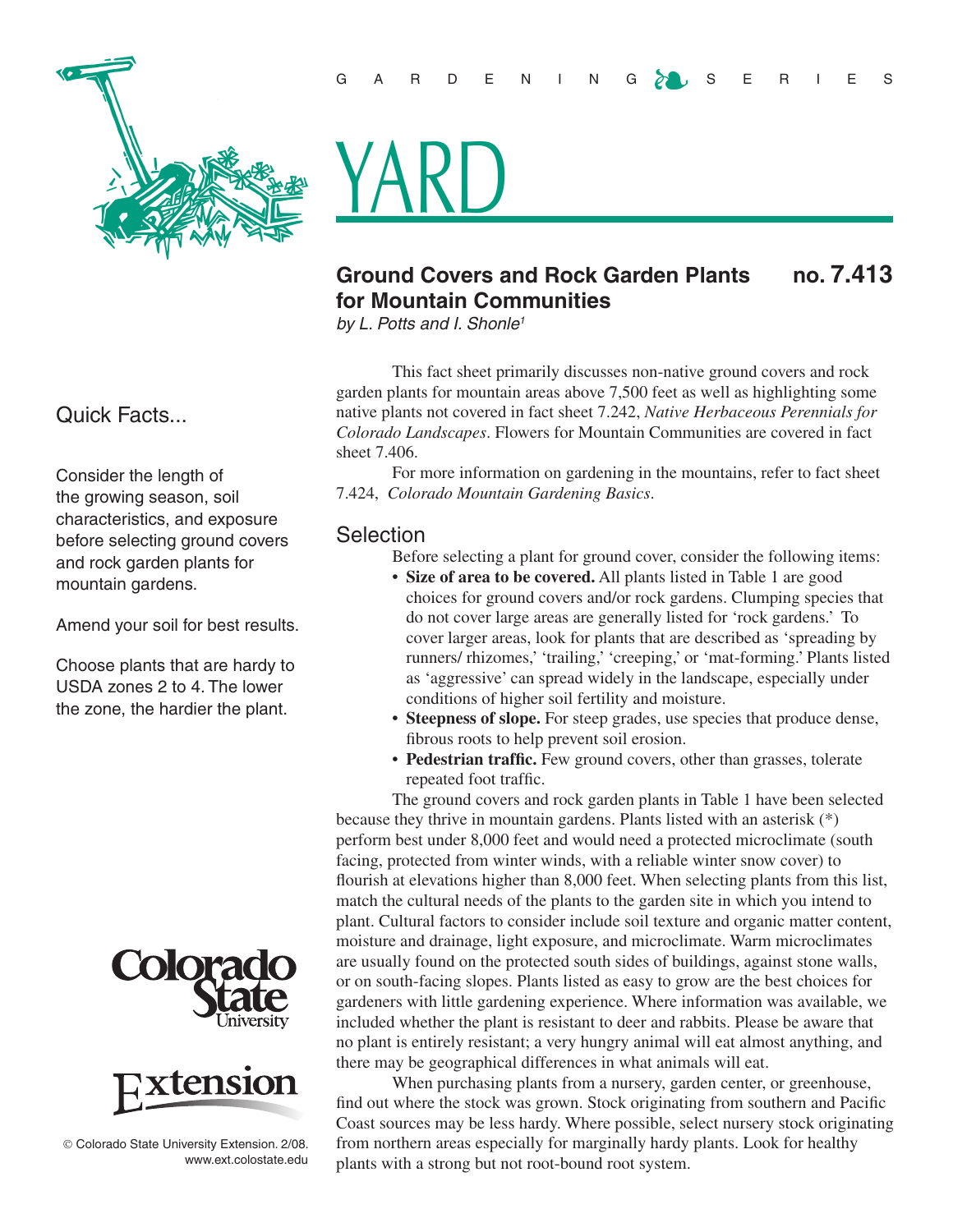*Plants listed in Table 1 with an asterisk (\*) are best suited for areas below 8,000 feet, or in a protected microclimate. Plants listed as "easy to grow" are most suitable for new gardeners.* 

- *Bloom time: E = early season M = mid season L = late season.*
- *Exposure: FS = full sun PS = part sun SH = full shade.*
- *Moisture: L = low water needs M = moderate water needs H = high water needs (including saturated soils).*

# **Establishment**

In mountain areas, the best time to plant flowers is either immediately after the last frost (particularly for borderline hardy plants) or during the rainy season. Avoid the temptation to buy plants too early – most nursery stock is grown below 6,000 feet, and the new growth may not be hardened enough to withstand the conditions at higher elevations. You may have to maintain plants for several weeks if you buy too early, which can cause the plant to decline. Before planting, acclimate plants by gradually exposing them to longer times outdoors in mountain conditions over a period of several days or weeks. This process is known as hardening off. If plants are grown outside and are from local nurseries, this is not necessary.

For optimum growth, most mountain soils benefit by amending with organic material such as compost, sphagnum peat, aged manure, or a combination. If the original soil is decomposed granite, extensive amending will be necessary to achieve an organic soil, or even a moderately organic soil as is required by some plants. If the original soil is clay, amending with organic matter or creating and planting on a berm can help to create the well-drained soils required by many garden plants (although in poorly drained soils it is best to add some organic matter each year, rather than all at once, in order to avoid salt buildup). For more information on amending soils, see fact sheet 7.325, *Choosing a Soil Amendment* or 7.424, *Colorado Mountain Gardening Basics*.

Snow cover is an excellent mulch. It allows root growth to occur during some periods of the winter. Encourage snow to drift over the root zone of young plants by placing temporary snow fences a few feet upwind of the plant.

Most ground covers require at least two years to establish themselves and become sufficiently dense to control weeds. At higher altitudes, most ground cover plants take three or more years to provide serviceable cover. None can be completely neglected even after the planting is well established.

Colorado State University, U.S. Department of Agriculture, and Colorado counties cooperating. CSU Extension programs are available to all without discrimination. No endorsement of products mentioned is intended nor is criticism implied of products not mentioned.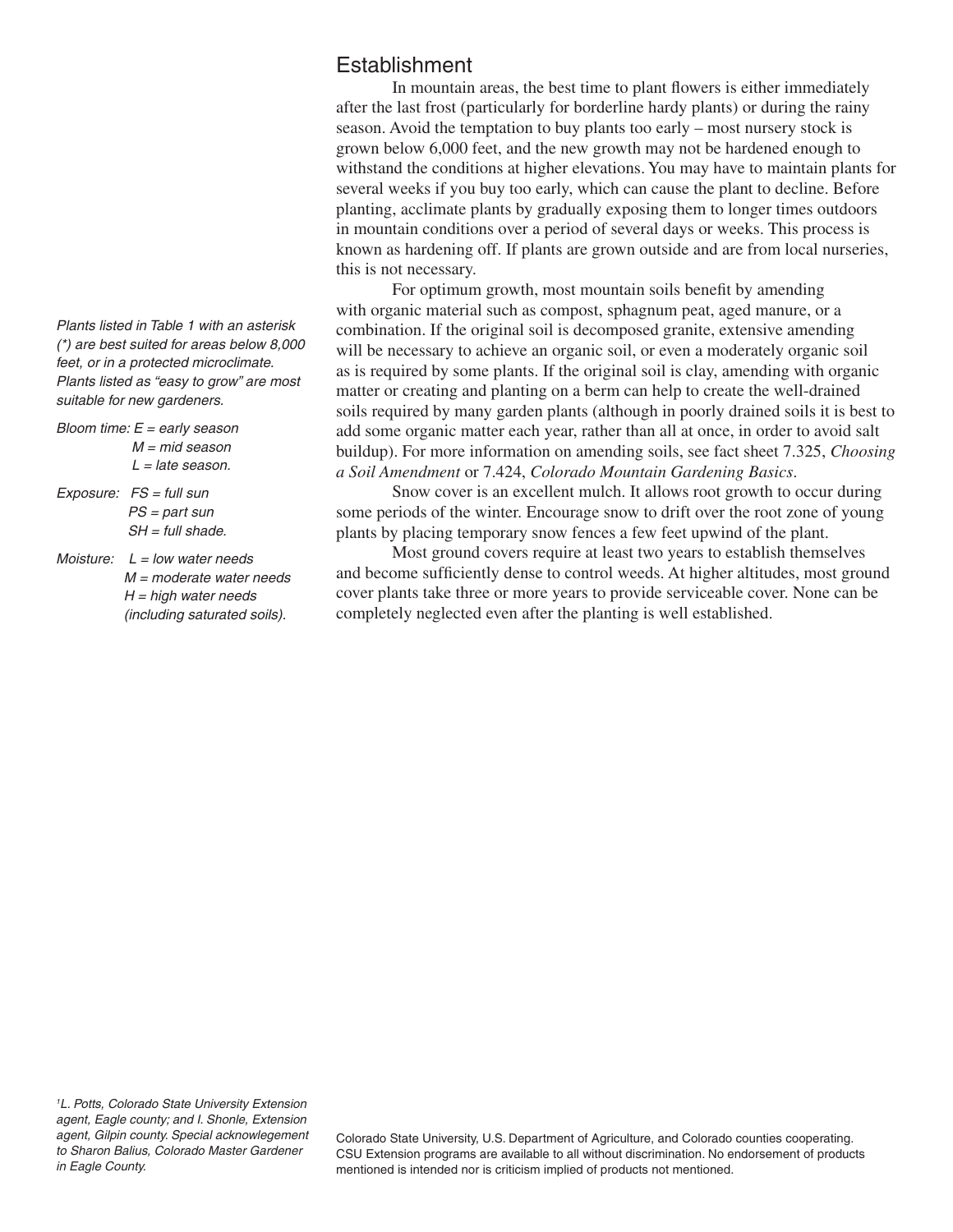| <b>Scientific Name</b><br><b>Common Name</b>             | <b>Bloom</b><br><b>Time</b> | Exp.      | Moist. Color |                           | Width                    | <b>Height x Comments</b>                                                                                                                                                                                                                                                                                                                                                                                          |
|----------------------------------------------------------|-----------------------------|-----------|--------------|---------------------------|--------------------------|-------------------------------------------------------------------------------------------------------------------------------------------------------------------------------------------------------------------------------------------------------------------------------------------------------------------------------------------------------------------------------------------------------------------|
| Acantholimon spp.<br>Prickly thrift,<br>Prickly dianthus | E-M                         | <b>FS</b> | L            | White,<br>pink            | 6-8" x 18"               | Unusual evergreen mounding plant with sharp or prickly leaves.<br>Narrow spikes of small flowers. Evergreen. Best choices: A.<br>hohenackeri, A. armenum, and A. litvinovii. Deer and rabbit<br>resistant, rock gardens. Coarse, well-drained soils.                                                                                                                                                              |
| Achillea tomentosa M<br>Woolly yarrow                    |                             | <b>FS</b> | L            | Yellow                    | $6 - 12" x$<br>18"       | Easy to grow, mat-forming plant. Deeply cut gray-green foliage<br>covered with long hairs. Rock gardens, front of borders, path<br>edges. Deer and rabbit resistant. Well-drained soils.                                                                                                                                                                                                                          |
| Ajuga reptans*<br>Bugleweed,<br>Carpet bugle             | Е                           | FS-PS M   |              | Purple,<br>blue           | $3-6"$ x<br>$10 - 12"$   | Mat-forming plant which spreads by runners that root at nodes.<br>Best choices: 'Bronze Beauty' (bronzed foliage), 'Atropurpurea'<br>or 'Purple Leaf' (deep red foliage), 'Chocolate Chip' (compact,<br>chocolate-purple and green foliage), the green leaved A.<br>reptans may be hardy to 10,000'. May invade lawns if planted<br>nearby. Deer and rabbit resistant. Moderately organic well-<br>drained soils. |
| Alchemilla spp.<br>Lady's mantle                         | E-M                         | FS-PS M   |              | Yellowish Varies<br>green |                          | Easy to grow. Mounding plant with rounded, lobed leaves. Best<br>choices: A. mollis, A. alpina is mat-forming and spreads by<br>runners. Rock gardens, front of borders, path edges. Deer and<br>rabbit resistant. Moderately organic soils.                                                                                                                                                                      |
| Alyssum spp.<br>Alyssum                                  | Е                           | <b>FS</b> | L-M          | Yellow                    | $2 - 3" x$<br>$12 - 14"$ | Easy to grow. Gray hairy leaves and fragrant, yellow flowers<br>in dense trailing clusters. Best choices: A. markgrafii, A.<br>wulfianum, and A. montanum (Mountain alyssum). Coarse well-<br>drained soils.                                                                                                                                                                                                      |
| Arabis spp.<br>Rockcress                                 | Е                           | <b>FS</b> | M            | White,<br>pink            | $6"$ X<br>$8 - 10"$      | Mat-forming plants with flowers in dense clusters. Best choices:<br>A. alpina, and A. caucasica. Rock gardens. Deer resistant.<br>Moderately organic well-drained soils.                                                                                                                                                                                                                                          |
| Arenaria montana<br>Mountain<br>sandwort                 | E-M                         | FS-PS M   |              | White                     | $1 - 3" \times 6"$       | Easy to grow. Dense mats of slender leaves topped by few-<br>flowered clusters. Use to fill gaps between paving blocks. Rock<br>gardens and front of borders. Can reseed. Moderately organic<br>well-drained soils.                                                                                                                                                                                               |
| Armeria maritima<br>Sea thrift                           | Е                           | <b>FS</b> | L-M          | Pink<br>white,<br>rose    | $6 - 8$ " x 1'           | Small mounding plants with narrow stiff leaves. Multiple rounded<br>flower heads in tight clusters. Shearing faded blooms prolongs<br>flowering. Rock gardens, front of borders. Lean (low organic<br>matter) well-drained soils.                                                                                                                                                                                 |
| Aurinia saxatilis<br>Basket of gold                      | Е                           | <b>FS</b> | L            | Yellow                    | $8-12"x$<br>$12 - 18"$   | Easy to grow. Grayish foliage spreading into clumps. Rock<br>gardens, front of borders, trails over walls. Deer and rabbit<br>resistant. Well-drained soils.                                                                                                                                                                                                                                                      |
| Bergenia cordifolia E<br>Pig squeak                      |                             | <b>PS</b> | M            | Pink                      | $6 - 12" x$<br>$2 - 4'$  | Clumps of leathery leaves turn red in the fall. Spreads slowly.<br>Subject to winter burn and early spring frost damage. Woodland<br>gardens. Deer and rabbit resistant. Organic soils.                                                                                                                                                                                                                           |
| Campanula<br>carpatica*<br>Carpathian<br>harebells       | $M-L$                       | FS-PS M   |              | Blue,<br>white            | $6 - 8"x$<br>$10-12"$    | Low growing mounded plants with bell-shaped flowers. Best<br>choices: 'Blue Clips' and 'White Clips'. Rock gardens, front of<br>borders, path edges. Moderately organic well-drained soils.                                                                                                                                                                                                                       |
| Cerastium<br>tomentosum<br>Snow-in-summer                | E-M                         | FS-PS L-M |              | White                     | $4 - 6" x$<br>18-20"     | Easy to grow. Forms dense mats of silvery grey foliage. Bears<br>masses of small flowers. Aggressive. Rock gardens, path edges.<br>Deer and rabbit resistant. Most well-drained soils.                                                                                                                                                                                                                            |
| Convallaria majalis E<br>Lily of the valley              |                             | PS-SH M   |              | White,<br>pink            | $6 - 9" x$<br>$2 - 3"$   | Glossy dark green leaves and very fragrant, delicate waxy bells<br>on drooping stems. All parts toxic. Woodland gardens. Deer and<br>rabbit resistant. Moderately organic to organic, moist but well-<br>drained soils.                                                                                                                                                                                           |
| Delosperma spp.<br>Ice plant                             | Varies                      | FS        | L            | Yellow,<br>apricot        | 3"x<br>$6 - 12"$         | Easy to grow. Mats of small succulent green leaves with star-<br>shaped flowers. Best choices: D. nubigenum (Hardy yellow ice<br>plant), D. basuticum 'Gold Nugget', 'Mesa Verde' (Plant Select®).<br>Rock gardens, path edges. Well-drained soils.                                                                                                                                                               |
| Dianthus spp.<br>Pinks                                   | Varies                      | <b>FS</b> | M            | Red,<br>white,<br>pink    | Varies                   | Green or blue-green foliage forming grass-like clumps. Long-<br>blooming often fragrant flowers. Best choices: Dianthus<br>barbatus (Sweet William) a biennial which reseeds readily,<br>D. plumarius (Cottage or Grass pinks), D. gratianopolitanus<br>(Cheddar pinks), and <i>D. deltoides</i> (Maiden pinks). Cut flowers,<br>rock gardens, wall pockets. Deer resistant. Moderately organic                   |

well-drained soils.

**Table 1. Ground covers and rock garden plants for mountain communities.**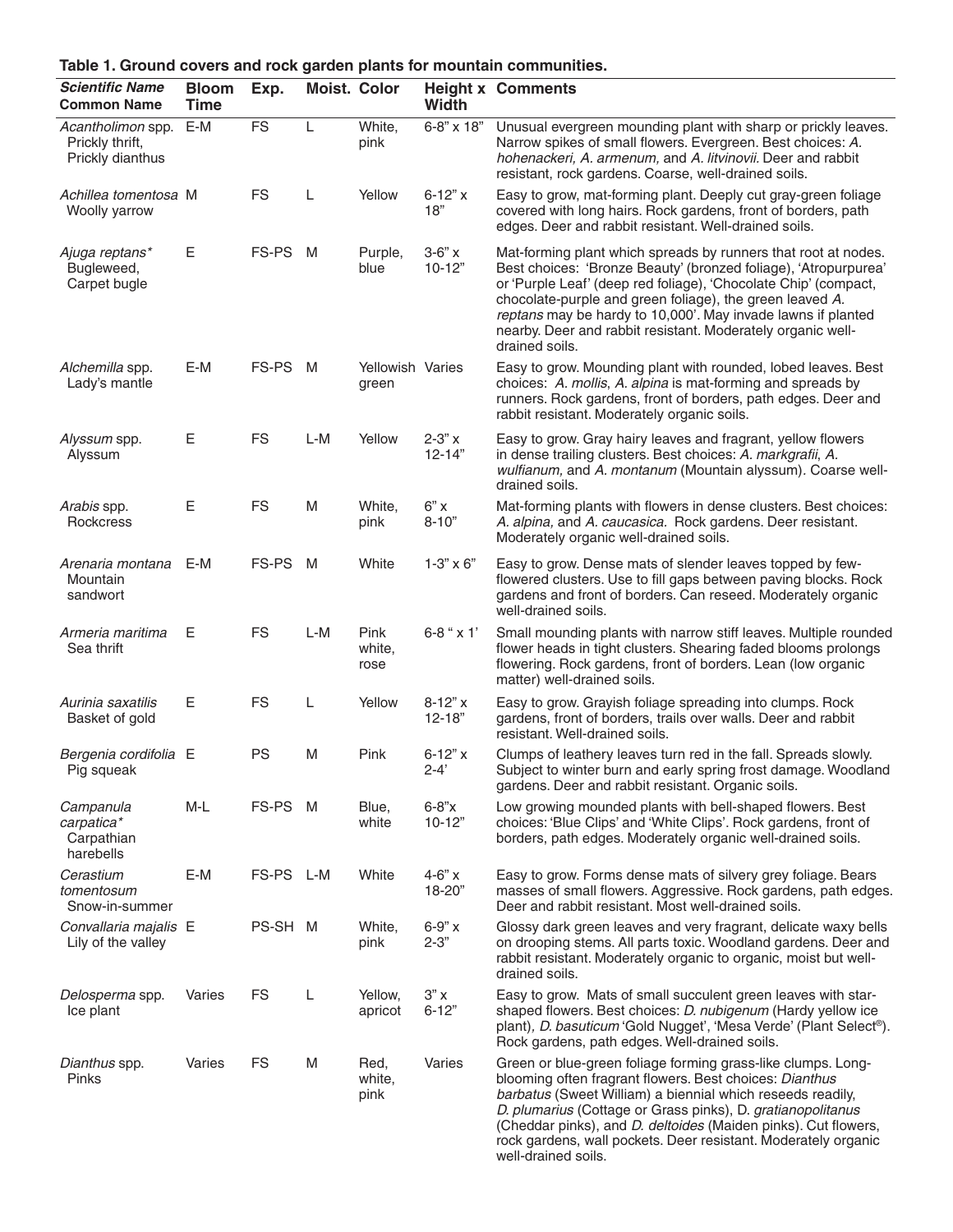| Table 1, continued: Ground covers and rock garden plants for mountain communities. |                             |           |     |                                           |                           |                                                                                                                                                                                                                                                                                                                                                                                                                                                                                                                                                                                                                                                              |  |  |
|------------------------------------------------------------------------------------|-----------------------------|-----------|-----|-------------------------------------------|---------------------------|--------------------------------------------------------------------------------------------------------------------------------------------------------------------------------------------------------------------------------------------------------------------------------------------------------------------------------------------------------------------------------------------------------------------------------------------------------------------------------------------------------------------------------------------------------------------------------------------------------------------------------------------------------------|--|--|
| <b>Scientific Name</b><br><b>Common Name</b>                                       | <b>Bloom</b><br><b>Time</b> | Exp.      |     | <b>Moist. Color</b>                       | <b>Width</b>              | <b>Height x Comments</b>                                                                                                                                                                                                                                                                                                                                                                                                                                                                                                                                                                                                                                     |  |  |
| Epimedium spp.*<br><b>Barrenwort</b>                                               | Е                           | PS-SH M   |     | Purple,<br>pink,<br>white                 | $6 - 12" x$<br>$9 - 12"$  | Elegant airy plants with flowers shaped like bishop's hats. Best<br>choices: E. grandiflorum and E. x rubrum. Slow to establish, cut<br>back old stems in spring. Rock gardens, woodland gardens.<br>Deer and rabbit resistant. Organic soils.                                                                                                                                                                                                                                                                                                                                                                                                               |  |  |
| Euonymus fortunei N/A<br>var. radicans*<br>Common winter<br>creeper                |                             | PS-SH L-M |     | N/A                                       | $1-2'x$<br>$3 - 6'$       | Deep green leaves with scallop-toothed edges, may remain<br>evergreen. Trailing habit, or will climb if given support. Other<br>choices: E. fortunei var. coloratus (Purple-leaf winter creeper)<br>turns purplish in winter. Erosion control. Well-drained soils.                                                                                                                                                                                                                                                                                                                                                                                           |  |  |
| Fragaria spp.<br>Wild strawberry                                                   | Ε                           | FS-PS M   |     | White,<br>pink                            | $2 - 6" x$<br>18-24"      | Glossy dark green leaves with three leaflets, spreads by<br>runners. Best choices: F. vesca (Alpine strawberry, some<br>cultivars runnerless) & F. virginiana are native, F. 'Pink Panda' has<br>pink flowers all season. Moderately organic well-drained soils.                                                                                                                                                                                                                                                                                                                                                                                             |  |  |
| Galium odoratum*<br>Sweet woodruff                                                 | E                           | PS-SH M   |     | White                                     | $8-12"x$<br>$8 - 12"$     | Fragrant plants have slender erect stems with whorls of narrow<br>leaves and tiny star-like flowers in loose clusters. Rock gardens,<br>woodland gardens. Can be aggressive. Moderately organic well-<br>drained soils.                                                                                                                                                                                                                                                                                                                                                                                                                                      |  |  |
| Gypsophila repens M<br>Creeping baby's<br>breath                                   |                             | <b>FS</b> | L   | White,<br>pink                            | $4 - 6" x$<br>$12 - 18"$  | Easy to grow. Trailing stems with small blue-green leaves. Rock<br>gardens, wall pockets. Well-drained soils.                                                                                                                                                                                                                                                                                                                                                                                                                                                                                                                                                |  |  |
| Iberis<br>sempervirens<br>Perennial or<br>Evergreen<br>candytuft                   | Е                           | <b>FS</b> | L-M | White                                     | $8 - 12" x$<br>18-24"     | Easy to grow. Narrow shiny dark green leaves. Path edges, rock<br>gardens. Deer and rabbit resistant. Well-drained soils.                                                                                                                                                                                                                                                                                                                                                                                                                                                                                                                                    |  |  |
| Juniperus spp.<br>Juniper                                                          | N/A                         | <b>FS</b> | L-M | N/A                                       | Varies                    | Easy to grow. Green or blue-green foliage on prostrate shrubs.<br>Best choices: J. horizontalis (Creeping juniper) has numerous<br>varieties such as 'Bar Harbor' mat forming, 'Plumosa' mounding<br>feathery foliage with a plum color in winter, 'Blue rug' a.k.a.<br>'Wiltoni' very low dense mat of silvery blue foliage. J. sabina<br>(Savin juniper) soft bright green foliage; 'Broadmoor' dwarf with<br>gray-green foliage, 'Buffalo' bright green feathery foliage, J.<br>sabina var. tamariscifolia mounded with blue-green foliage. All<br>are susceptible to vole damage. Center leaves may die with too<br>much snow cover. Well-drained soils. |  |  |
| Lamium<br>maculatum<br>Dead nettle.<br>Spotted dead<br>nettle                      | E-M                         | PS-SH M   |     | Pink,<br>white,<br>purple                 | $6 - 18" x$<br>18-24"     | Easy to grow. Thick mounds of spreading stems with variously<br>marked leaves. Woodland gardens. Deer and rabbit resistant.<br>Can be aggressive. Moderately organic well-drained soils.                                                                                                                                                                                                                                                                                                                                                                                                                                                                     |  |  |
| Leontopodium<br>alpinum<br><b>Edelweiss</b>                                        | M                           | <b>FS</b> | L-M | White                                     | $4 - 10" x$<br>$12 - 15"$ | Small clump-forming plant with gray-green leaves and woolly<br>star-shaped "flowers". Rock gardens. Well-drained soils critical.                                                                                                                                                                                                                                                                                                                                                                                                                                                                                                                             |  |  |
| Lysimachia<br>nummularia<br>Creeping Jenny,<br>Moneywort                           | E-M                         | PS-SH M   |     | Yellow                                    | $2 - 6" x$<br>$6 - 9'$    | Easy to grow. Trailing stems spread quickly by rooting at the<br>nodes. Fragrant flowers. Other choices: 'Aurea' has golden<br>foliage. Aggressive in moist sites, may invade lawns. Woodland<br>gardens, erosion control. Deer and rabbit resistant. Most soils.                                                                                                                                                                                                                                                                                                                                                                                            |  |  |
| <b>Marrubium</b><br>rotundifolium<br>Horehound                                     | N/A                         | <b>FS</b> | L   | N/A                                       | 4" x 12"                  | Mat-forming plants, rounded hairy gray-green leaves with silver<br>edges. Needs warm microclimate. Front of borders, path edges.<br>Rabbit resistant. Lean (low organic matter) well-drained soils.                                                                                                                                                                                                                                                                                                                                                                                                                                                          |  |  |
| Myosotis spp.<br>Forget me not                                                     | Ε                           | PS-SH M   |     | Blue with $10-15$ " x<br>yellow<br>center | $10 - 12"$                | Profuse dainty flowers. Best choices: M. sylvatica (a.k.a. M.<br>alpestris) is upright, reseeds readily. M. palustris (Marsh forget<br>me not) is prostrate, spreads by runners. Woodland gardens.<br>May need winter protection. Organic soils.                                                                                                                                                                                                                                                                                                                                                                                                             |  |  |
| Paxistima<br>myrsinites<br>(P. myrtifolia)<br>Mountain lover                       | M                           | FS-PS M   |     | Red                                       | $8 - 12" x$<br>15-20"     | Evergreen low growing shrub with small, shiny, leathery leaves.<br>Flowers inconspicuous. Low hedges, path edges. Well-drained<br>soils.                                                                                                                                                                                                                                                                                                                                                                                                                                                                                                                     |  |  |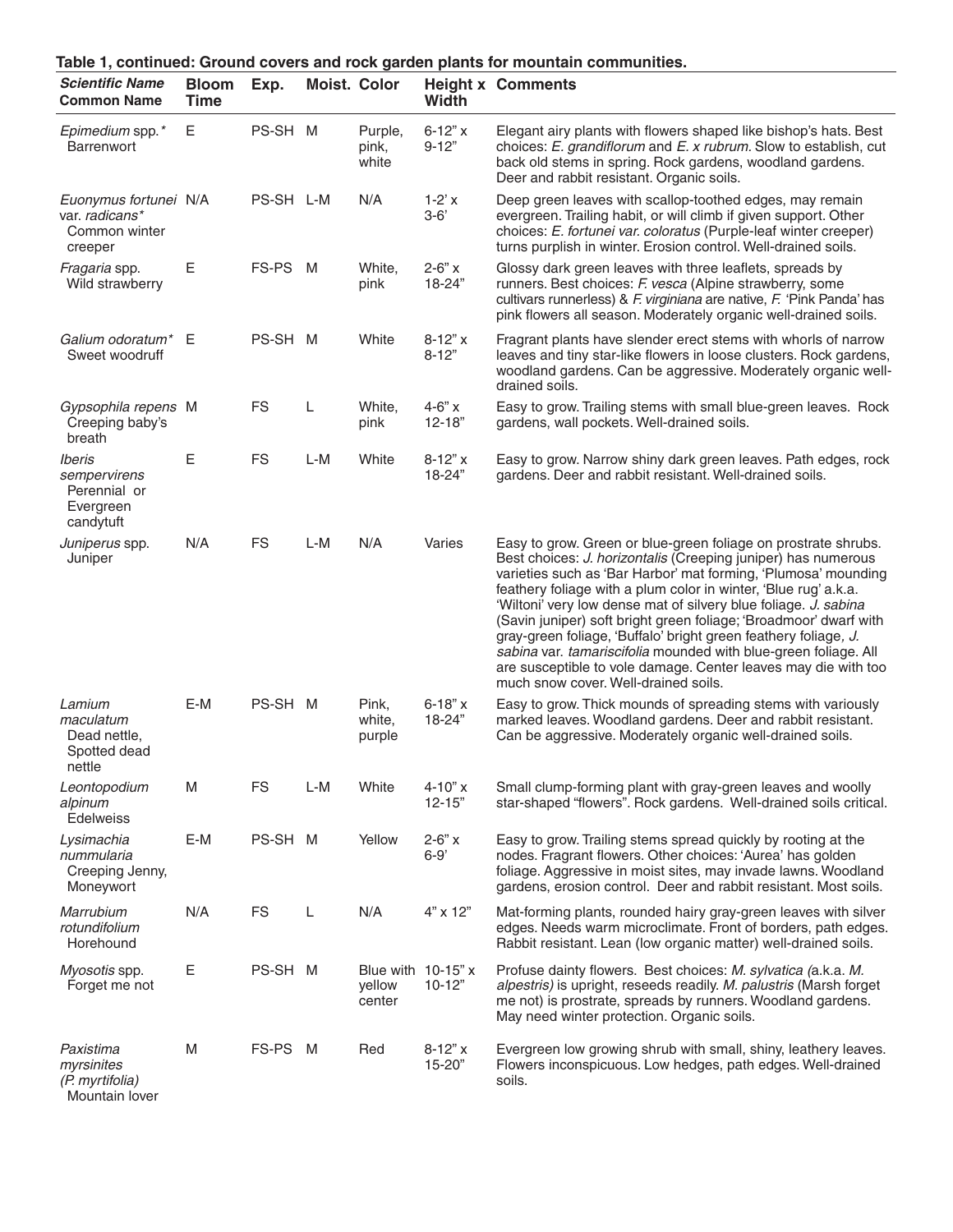| Table 1, continued: Ground covers and rock garden plants for mountain communities.            |                             |           |     |                         |                           |                                                                                                                                                                                                                                                                                                                                                                                                                                                                                                                                                                                                                                                                                                                                                                                                                                                                           |  |
|-----------------------------------------------------------------------------------------------|-----------------------------|-----------|-----|-------------------------|---------------------------|---------------------------------------------------------------------------------------------------------------------------------------------------------------------------------------------------------------------------------------------------------------------------------------------------------------------------------------------------------------------------------------------------------------------------------------------------------------------------------------------------------------------------------------------------------------------------------------------------------------------------------------------------------------------------------------------------------------------------------------------------------------------------------------------------------------------------------------------------------------------------|--|
| <b>Scientific Name</b><br><b>Common Name</b>                                                  | <b>Bloom</b><br><b>Time</b> | Exp.      |     | <b>Moist. Color</b>     | <b>Width</b>              | <b>Height x Comments</b>                                                                                                                                                                                                                                                                                                                                                                                                                                                                                                                                                                                                                                                                                                                                                                                                                                                  |  |
| Penstemon spp.<br>Penstemon                                                                   | Varies                      | <b>FS</b> | L-M | Varies                  | Varies                    | Narrow leaves and tubular flowers. Low-growing choices for<br>rock gardens and ground covers: P. linariioides mat forming with<br>blue flowers, P. pinifolius (Pineleaf penstemon) long-blooming<br>red flowers, attracts hummingbirds. Needs warm microclimate.<br>Other, less commonly available choices: P. fruticosus, P.<br>crandalllii, P. teucrioides. Rock gardens, wall pockets. Rabbit<br>resistant. Lean (low organic matter) well-drained soils.                                                                                                                                                                                                                                                                                                                                                                                                              |  |
| Phlox subulata*<br>Moss phlox,<br>Creeping phlox                                              | Е                           | <b>FS</b> | M   | Varies                  | 6" x 18"                  | Forms mats of needle-like leaves. Profuse flowering. Protect<br>from winter sun and wind. Rock gardens, wall pockets, path<br>edges. Deer and rabbit resistant. Moderately organic well-<br>drained soils.                                                                                                                                                                                                                                                                                                                                                                                                                                                                                                                                                                                                                                                                |  |
| Polygonum affine<br>(Persicaria affinis)<br>Himalayan<br>fleeceflower,<br>Border jewel        | M-L                         | FS-PS     | M   | Rose-red 12" x          | 18-24"                    | Mat-forming deep green lance-shaped leaves are mostly basal,<br>turn red in fall. Dense erect spikes of flowers. Informal borders,<br>erosion control, can be aggressive. Moderately organic well-<br>drained soils.                                                                                                                                                                                                                                                                                                                                                                                                                                                                                                                                                                                                                                                      |  |
| Potentilla verna<br>var. nana (P.<br>tabernaemontani,<br>P. neumanniana)<br>Spring cinquefoil | Е                           | <b>FS</b> | L-M | Yellow                  | $3-6"$ x<br>$12 - 18"$    | Easy to grow. Horizontal rooting branches form mats. Buttercup-<br>like flowers. Rock gardens, path edges, wall pockets, between<br>paving stones, can be aggressive. Deer and rabbit resistant.<br>Moderately organic well-drained soils.                                                                                                                                                                                                                                                                                                                                                                                                                                                                                                                                                                                                                                |  |
| Pulmonaria spp.<br>Lungwort                                                                   | Е                           | PS-SH M   |     | Blue,<br>pink,<br>white | $8 - 18" x$<br>18-24"     | Elongated foliage with silver or gray spots or other markings.<br>Flowers on many varieties fade from pink to blue all in the<br>same cluster. Best choices: P. saccharata (Bethlehem sage)<br>'Mrs. Moon' has large green leaves with silver spots, P. x 'Roy<br>Davidson' has light blue flowers. Shady borders or woodland<br>gardens. Moderately organic well-drained soils.                                                                                                                                                                                                                                                                                                                                                                                                                                                                                          |  |
| Sagina subulata<br>Irish moss,<br>Corsican<br>pearlwort                                       | M                           | FS-PS M   |     | White                   | $1 - 2" x$<br>$12 - 18"$  | Dense, compact moss-like mats and tiny flowers. Wall pockets,<br>between paving stones. Moderately organic well-drained soils.                                                                                                                                                                                                                                                                                                                                                                                                                                                                                                                                                                                                                                                                                                                                            |  |
| Saponaria spp.<br>Soapwort                                                                    | Varies                      | <b>FS</b> | L-M | Pink                    | $9 - 10" x$<br>$12 - 15"$ | Best choices: S. ocymoides (Rock soapwort), easy to grow,<br>dark-green leaves on trailing stems, profuse spring bloomer.<br>Rock gardens, trailing over walls. S. lempergii 'Max Frei' late<br>bloomer, needs warm microclimate. Rock gardens, front of<br>borders. Both deer and rabbit resistant. Well-drained soils.                                                                                                                                                                                                                                                                                                                                                                                                                                                                                                                                                  |  |
| Saxifraga spp.<br>Saxifrage                                                                   | E-M                         | FS-PS     | L-M | Varies                  | $6 - 8" x$<br>$6 - 12"$   | Small rosettes may be hard or moss-like; often evergreen.<br>Flowers have five petals. Best choices: tufted saxifrage, S.<br>caespitosa; mossy saxifrage, S. 'Purple robe', S. 'Peter Pan'.<br>Winter protection may be necessary. Rock gardens, wall<br>pockets. Deer and rabbit resistant. Lean (low organic matter)<br>well-drained soils.                                                                                                                                                                                                                                                                                                                                                                                                                                                                                                                             |  |
| Sedum spp.<br>Stonecrop                                                                       | Varies                      | <b>FS</b> | L-M | Varies                  | $3-6"$ x<br>$6 - 12"$     | Easy to grow. Choices listed here are mat-forming plants with<br>succulent leaves of various colors and shapes. Foliage of many<br>species turn bronze or red in the fall. Stems often root at the<br>nodes. Best choices: S. acre (Goldmoss) small bright green<br>leaves with yellow flowers; S. album (White stonecrop) small<br>green leaves with tiny white to pinkish flowers; S. divergen<br>(Spreading stonecrop) egg-shaped leaves which vary in<br>color from green to red, yellow flowers; S. kamtschaticum<br>(Kamschatka stonecrop) triangular green leaves, yellow flowers<br>age to red; S. spurium (Two-row stonecrop), leaves fan-shaped,<br>can be aggressive. Variety 'Dragon's Blood' has purple leaves<br>and reddish-purple flowers. Front of borders, path edges,<br>between paving stones, wall pockets; low maintenance. Well-<br>drained soils. |  |
| Sempervivum spp. N/A<br>Hen and chicks,<br>Houseleek                                          |                             | FS-PS L   |     | N/A                     | $2 - 12" x$<br>$6 - 15"$  | Easy to grow. Rosettes of variously colored fleshy leaves. New<br>plants form around parent plant which then dies after flowering.<br>Numerous varieties. Rock gardens, containers, wall pockets.<br>Well-drained soils.                                                                                                                                                                                                                                                                                                                                                                                                                                                                                                                                                                                                                                                  |  |